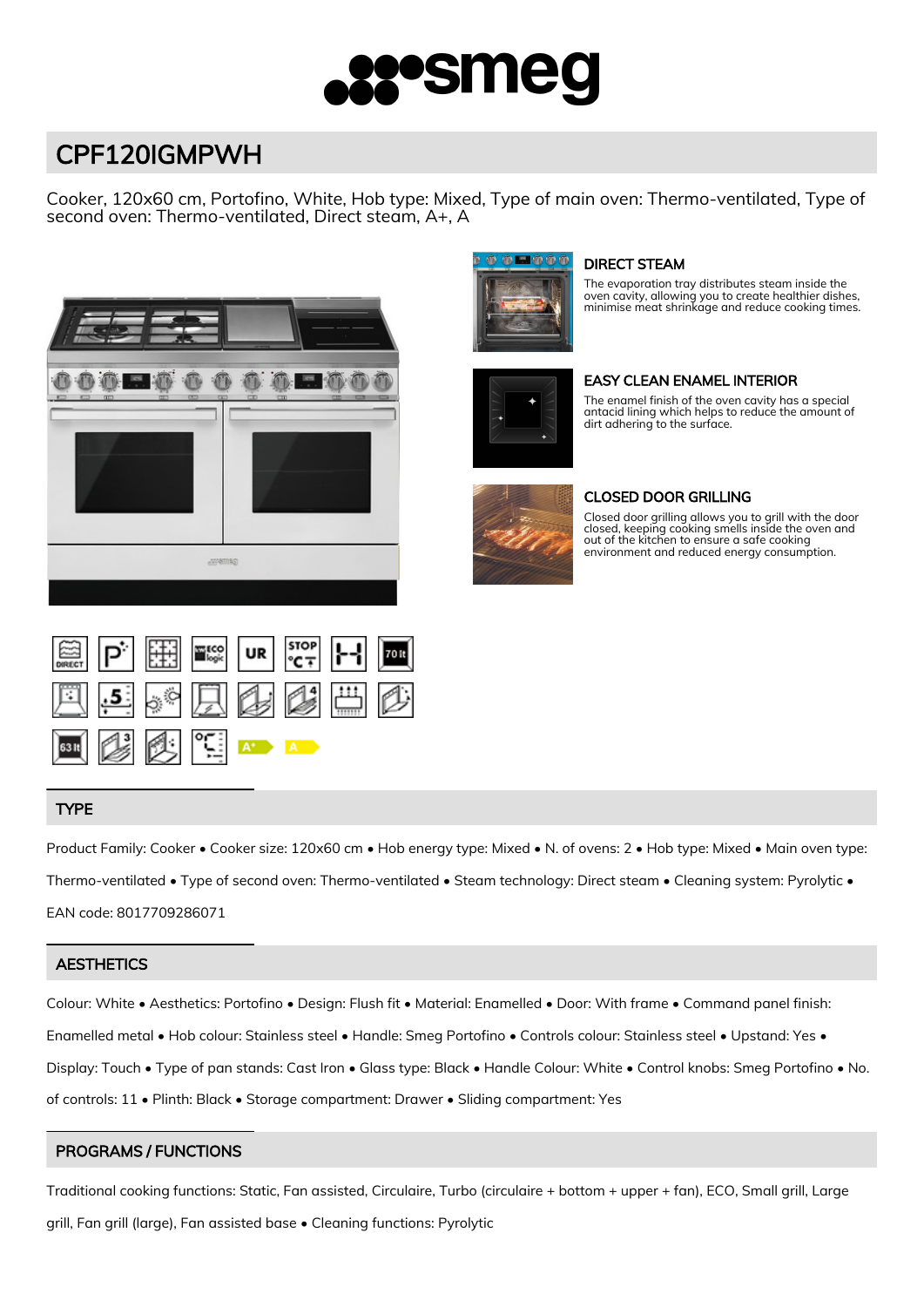#### PROGRAMS / FUNCTIONS AUXILIARY OVEN

Cooking functions cavity 2: 8 • Traditional cooking functions, cavity 2: Static, Fan assisted, Circulaire, ECO, Large grill, Fan grill (large), Fan-assisted bottom • Cooking functions with Direct Steam technology: Termo-ventilato (Circolare + Ventola) • Cleaning functions cavity 2: Vapor Clean

# HOB OPTIONS

Multizone Option: Yes • Limited Power Consumption Mode: Yes • Limited Power Consumption Mode in W: 2800, 3700 W

#### OPTIONS MAIN OVEN

Timer: Yes • End of cooking acoustic alarm: Yes • Minimum Temperature: 50 °C • Maximum temperature: 280 °C

#### OPTIONS AUXILIARY OVEN

Timer: Yes • End of cooking acoustic alarm: Yes • Minimum Temperature: 50 °C • Maximum temperature: 260 °C

#### HOB TECHNICAL FEATURES

Total no. of cook zones: 6 • 1st zone position: Left centre • 2nd zone position: Front centre • 3rd zone position: Rear centre • 4th zone position: Front right • 5th zone position: Rear right • 6th zone position: Central • 1st zone type: Gas - 2UR (dual) • 2nd zone type: Gas - Semi Rapid • 3rd zone type: Gas - Rapid • 4th zone type: Induction - multizone • 5th zone type: Induction - multizone • 6th zone type: Teppanyaki • 4th zone dimensions: 21.1x19.1 cm • 5th zone dimensions: 21.0x19.0 cm • 1st zone power: 4.20 kW • 2nd zone power: 1.80 kW • 3rd zone power: 3.00 kW • 4th zone power: 2.10 kW • 5th zone power: 1.60 kW • 6th zone power: 1.40 kW • 4th zone booster power: 2.30 kW • 5th zone booster power: 1.85 kW • Type of gas burners: Standard • Burner caps: Matt black enamelled • Automatic electronic ignition: Yes • Automatic switch off when overheat: Yes • Automatic pan detection: Yes • Minimum pan diameter indication: Yes • Selected zone indicator: Yes • Residual heat indicator: Yes

#### MAIN OVEN TECHNICAL FEATURES

Net volume of the cavity: 70 litres • Gross volume, 1st cavity: 79 l • Cavity material: Easy clean enamel • Shelf positions: 5 • Type of shelves: Metal racks • No. of lights: 2 • Light type: Halogen • Light power: 40 W • Fan number: 1 • Cooking time setting: Start and Stop • Door opening: Flap down • Light when oven door is open: Yes • Removable door: Yes • Full glass inner door: Yes • Removable inner door: Yes • Total no. of door glasses: 4 • No.of thermo-reflective door glasses: 3 • Door Lock During Pyrolisis: Yes • Safety Thermostat: Yes • Cooling system: Tangential • Heating suspended when door is opened: Yes • Grill type: Electric • Grill elememt: 1700 W • Large grill - Power: 2700 W • Lower heating element power: 1200 W • Upper heating element - Power: 1000 W • Circular heating element - Power: 2000 W • Soft Close system: Yes • Temperature control: Electro-mechanical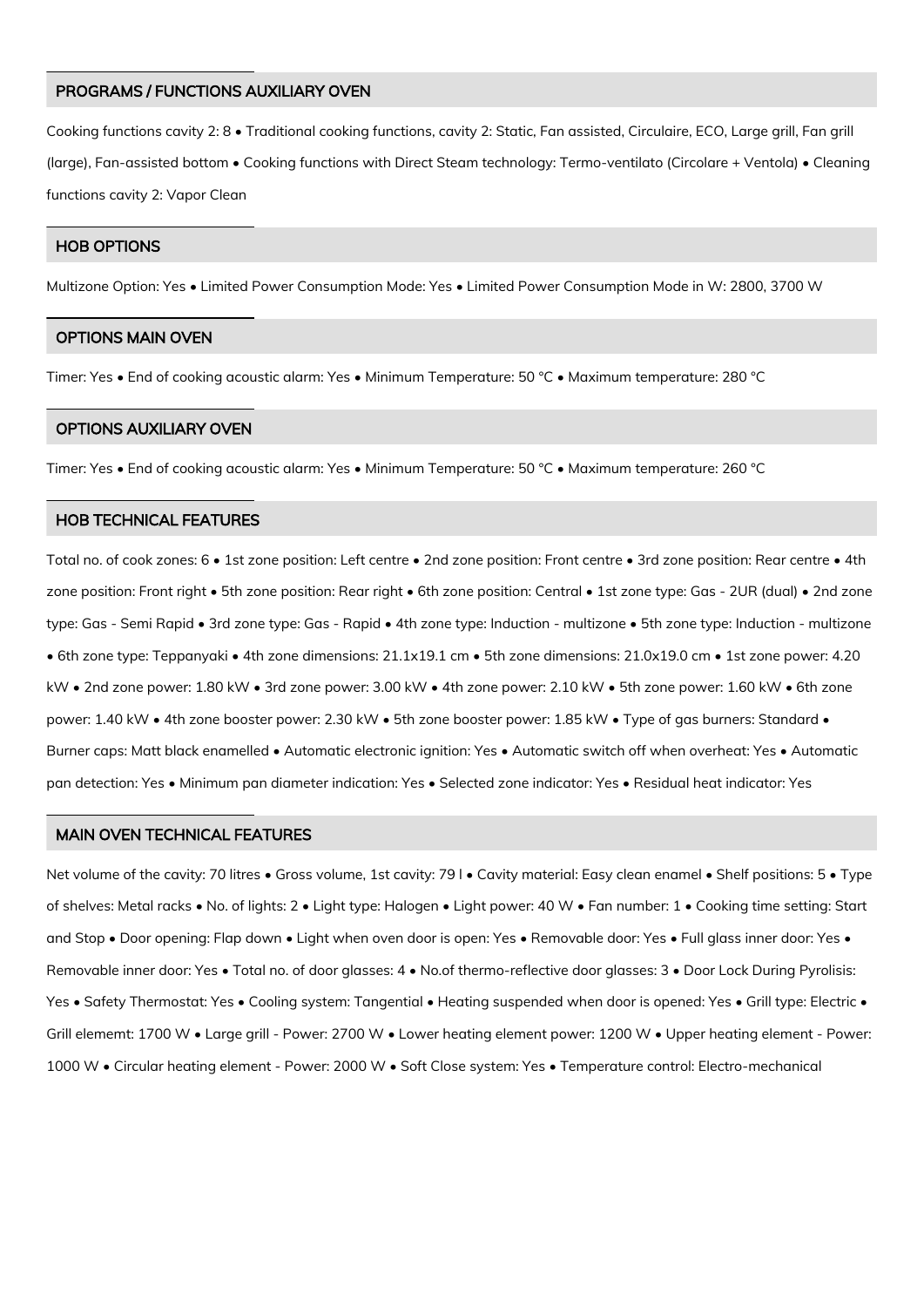#### SECOND OVEN TECHNICAL FEATURES

Net volume of the second cavity: 63 litres • Cavity material: Easy clean enamel • Shelf positions: 5 • Type of shelves: Metal racks • No. of lights: 2 • Light type: Halogen • Light power: 40 W • Cooking time setting: Start and Stop • Light when oven door is open: Yes • Door opening: Flap down • Removable door: Yes • Full glass inner door: Yes • Removable inner door: Yes • No. total door glasses: 3 • No. thermo-reflective door glasses: 2 • Safety Thermostat: Yes • Cooling system: Tangential • Heating suspended when door is opened: Yes • Grill type: Electric • Tilting grill: Yes • Grill element - power: 1700 W • Large grill - Power: 2700 W • Lower heating element - power: 1200 W • Upper heating element - Power: 1000 W • Soft Close system: Yes • Temperature control: Electro-mechanical

#### THIRD OVEN TECHNICAL FEATURES

# PERFORMANCE / ENERGY LABEL

Energy efficiency class: A+ • GAS - Energy consumption in fan-forced convection, first cavity: 2.45 MJ • Energy consumption forced air convection (kWh) first cavity: 0.68 KWh • GAS - Energy consumption conventional mode, first cavity: 3.92 MJ • Energy consumption conventional first cavity (kWh): 1.09 KWh • Energy consumption zone 4: 180 Wh/Kg • Energy consumption zone 5: 178 Wh/Kg

#### PERFORMANCE /ENERGY LABEL - SECOND CAVITY

Energy efficiency class, second cavity: A • GAS - Energy consumption in conventional mode, second cavity: 4.18 MJ • GAS - Energy consumption in conventional mode, second cavity: 1.16 KWh • GAS - Energy consumption in forced air convection, second cavity: 2.77 MJ • GAS - Energy consumption in forced air convection, second cavity: 0.77 KWh

#### ELECTRICAL CONNECTION

Nominal power: 10900 W • Voltage: 220-240 V • Voltage 2 (V): 380-415 V • Frequency: 50/60 Hz

#### GAS CONNECTION

Gas connection rating (W): 9000 W • Gas Type: G20 Natural gas

#### LOGISTIC INFORMATION

Width (mm): 1200 mm • Product Height (mm): 900 mm • Depth (mm): 600 mm • Gross weight (kg): 190.000 kg • Net weight (kg): 156.500 kg

# NO LONGER IN USE

#### ACCESSORIES INCLUDED

Other gas nozzles included: G30 LPG liquid gas